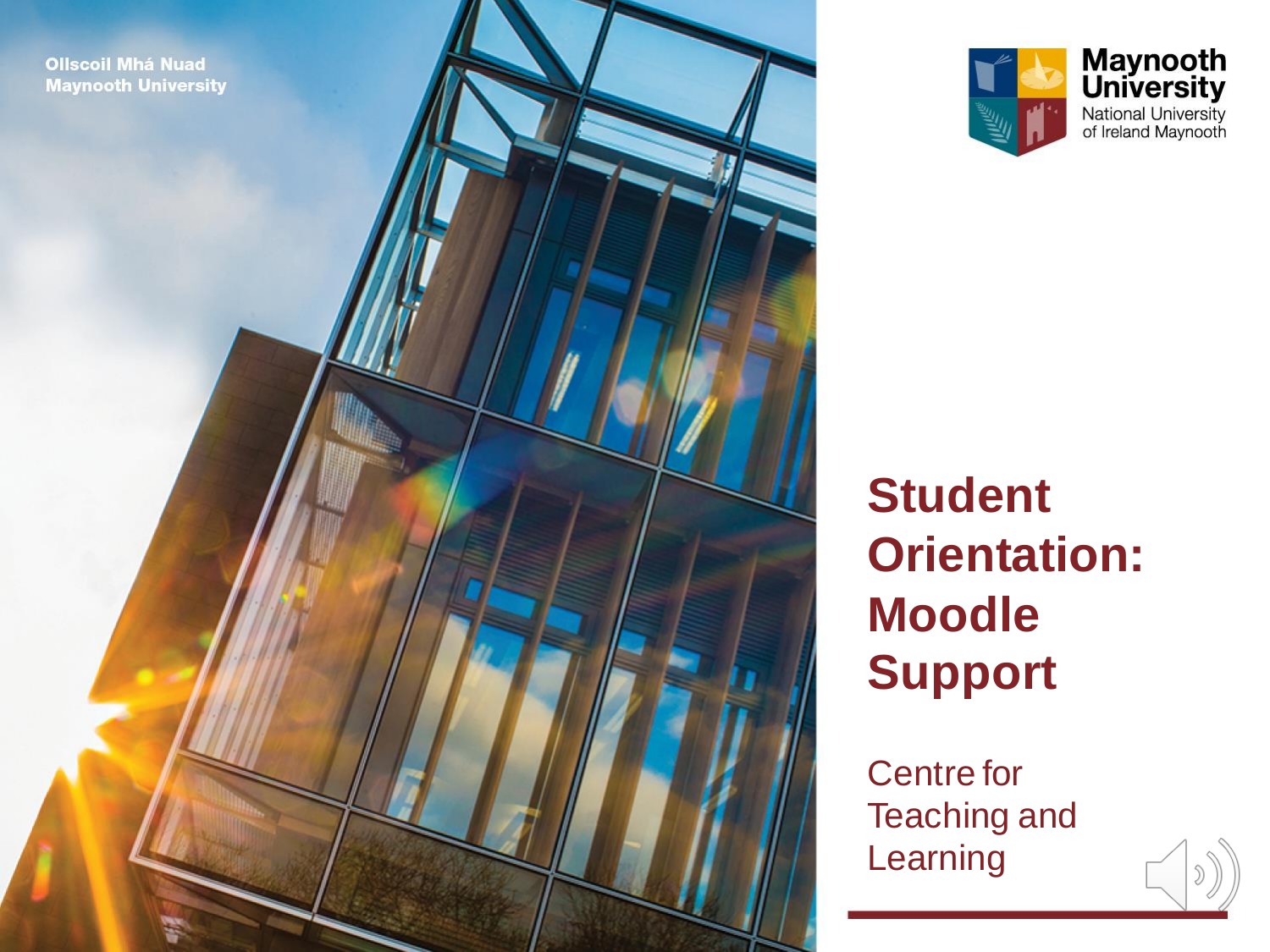#### **Presentation Summary**

- Who are we? *(slide 3)*
- What services do we provide? *(slide 4)*
- What is Moodle? *(slides 5 – 6)*
- Where do I access Moodle? *(slides 7 – 8)*
- How do I login to Moodle? *(slide 9)*
- Additional help *(slide 10)*

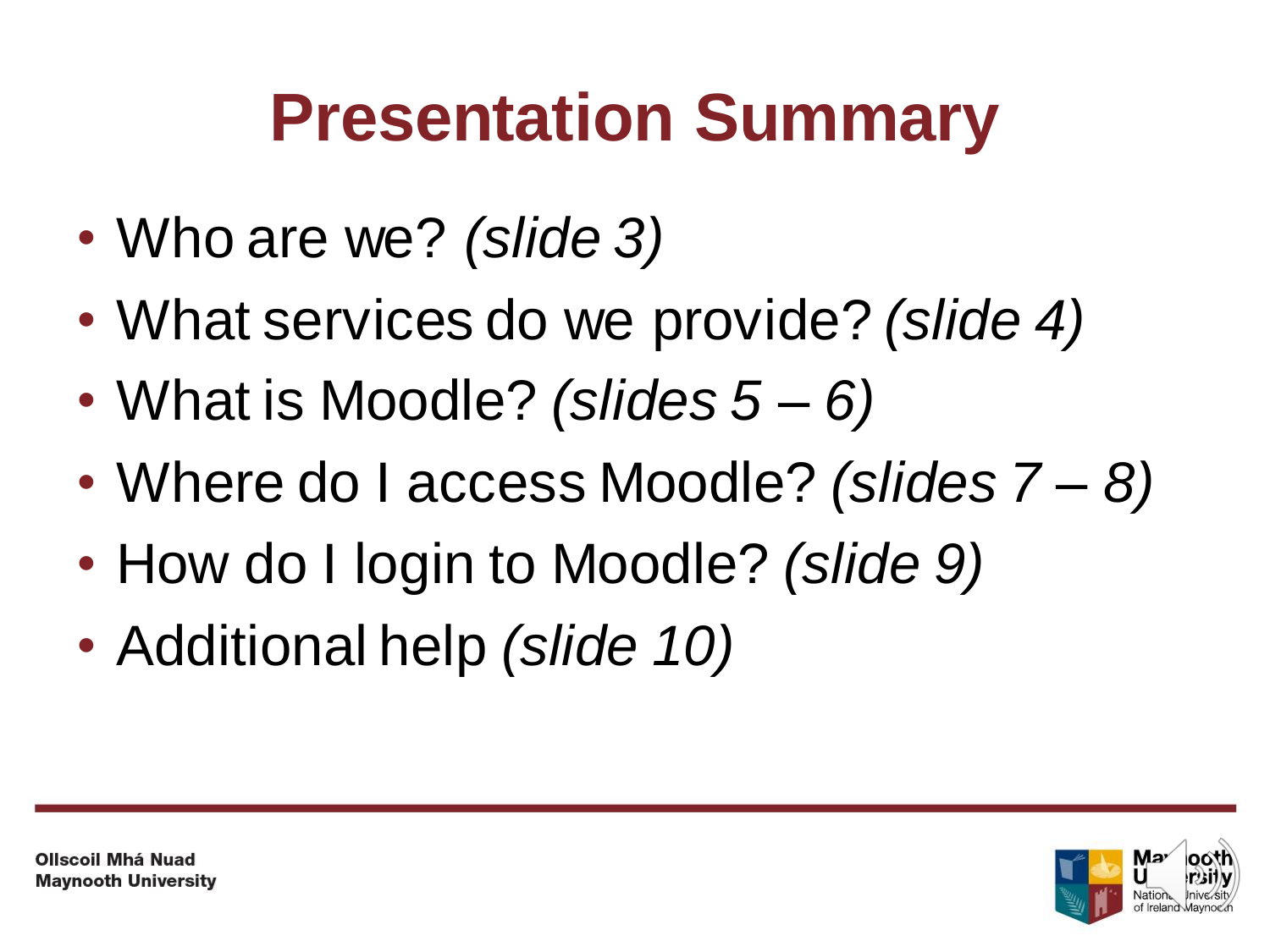#### **Who are we?**

- The **Centre for Teaching and Learning** *(CTL)*  supports the development of good practice and innovation in teaching and learning.
- The **Technology Enhanced Learning** *(TEL)* team is a part of CTL, and we provide support and guidance to staff and students in the **innovative use of learning technologies**.
- We also provide **dedicated one to one support**  for Moodle-related issues via the **Moodle Support helpdesk** (email: [MoodleSupport@mu.ie\)](mailto:MoodleSupport@mu.ie)

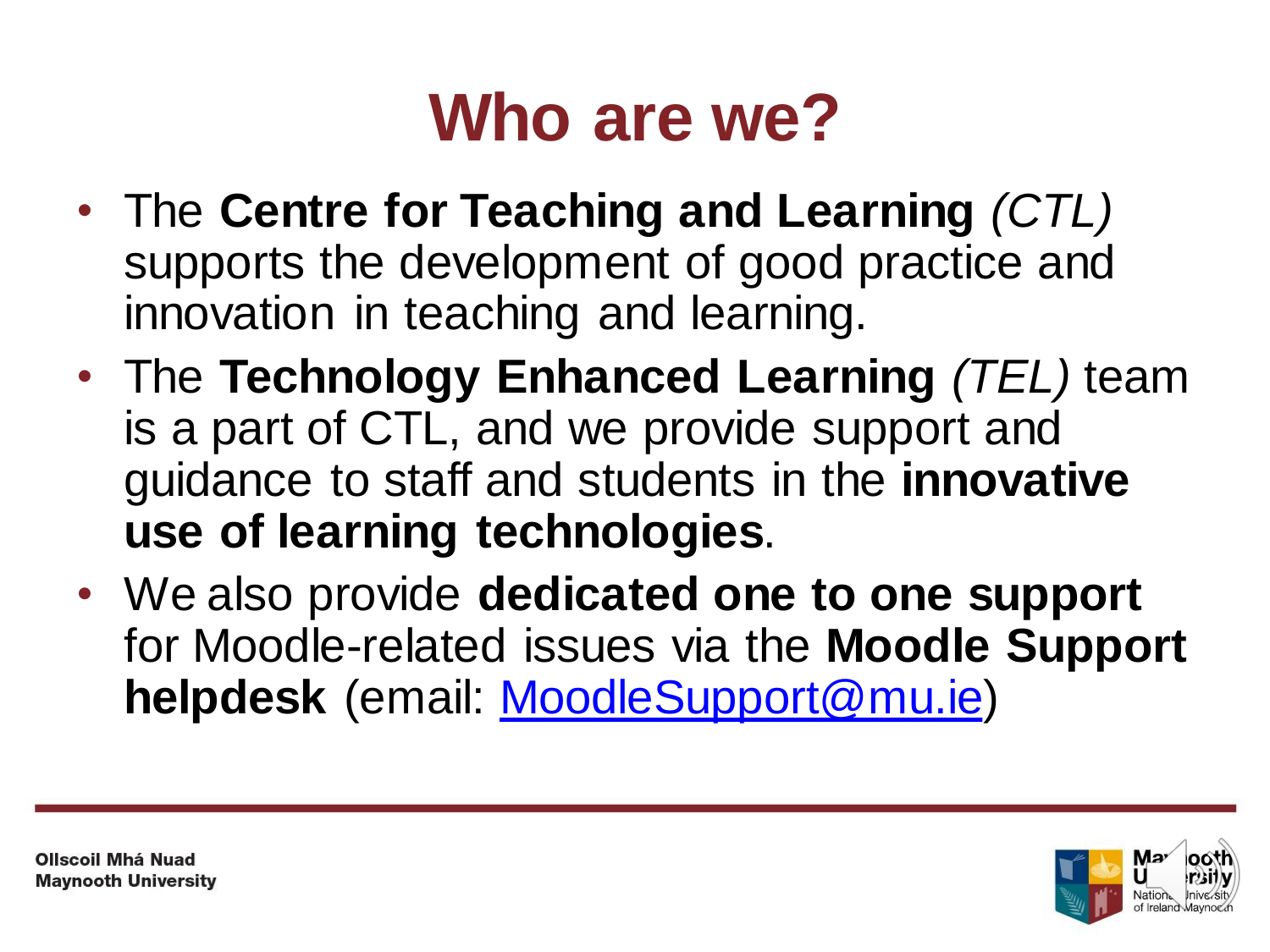## **What services do we provide?**

- We offer a range of individual supports such as:
	- **How-to guides and videos** which walk you through commonly used learning technologies *(e.g., Moodle)*
	- **Tips for learning** in online and face to face learning environments on our webpages
	- **Weekly drop-in sessions** where you can chat to a member of the TEL team and ask questions *(currently online only)*
	- **Start of semester information sessions** which provide you with important information *(currently online only)*

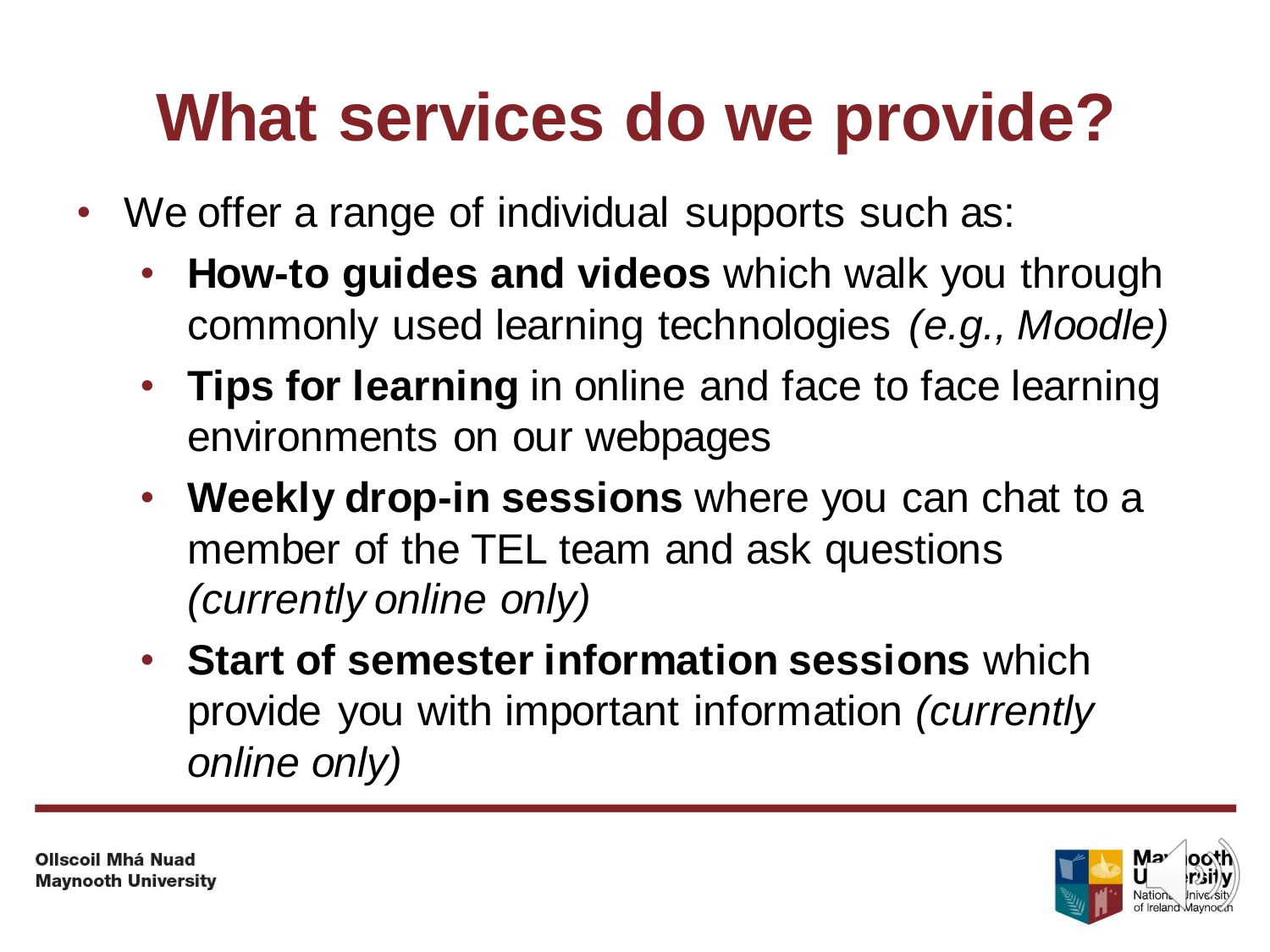# **What is Moodle?**

- Moodle is the **Virtual Learning Environment**  (VLE) used at Maynooth University.
- It is an online space **where students and staff interact** with each other.
- You will have access to **a Moodle page for any module** that you are officially registered for.
- *Note: Your modules should appear between 1-3 working days after you have fully registered.*

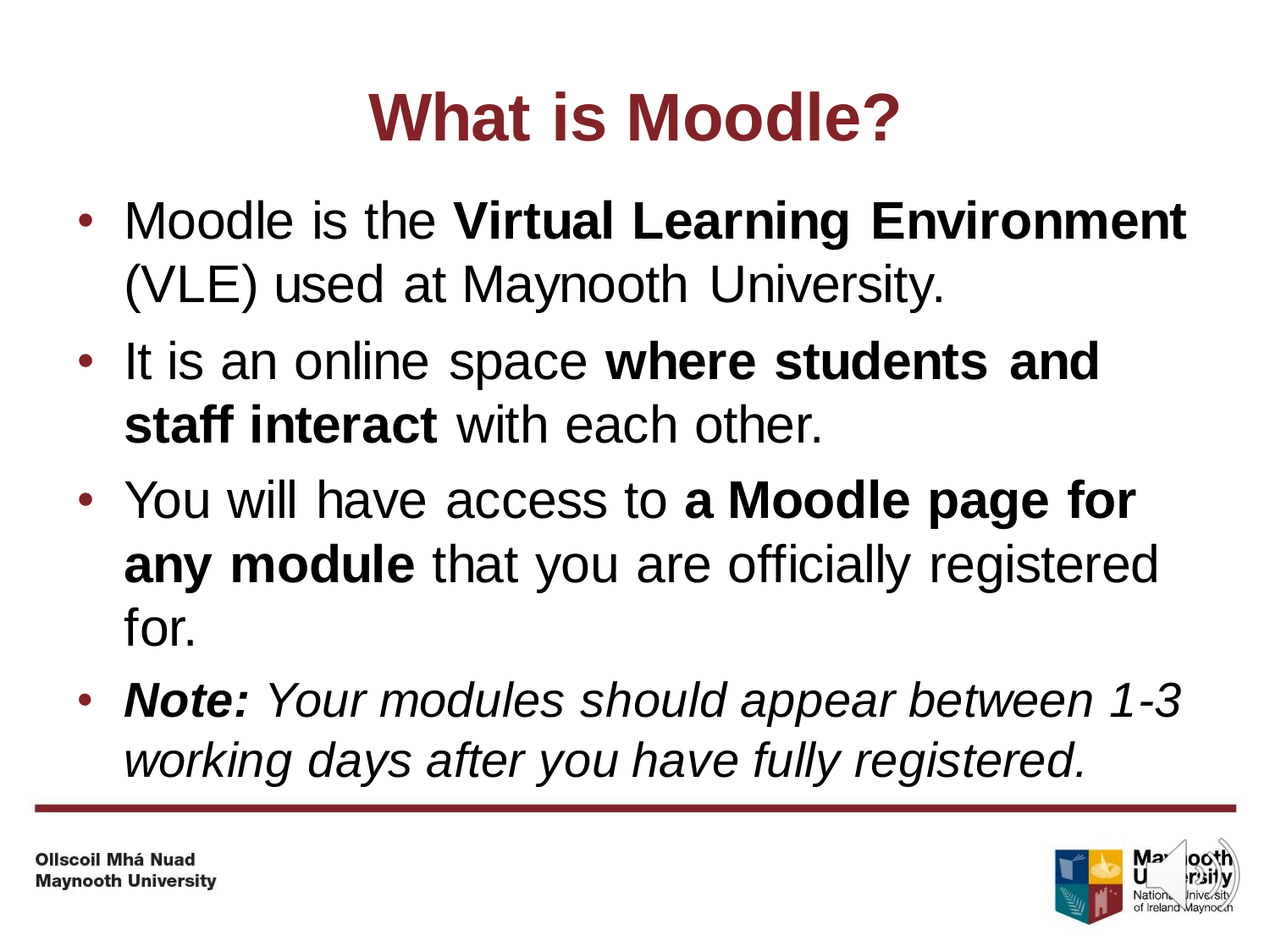## **What is Moodle?**

- You will use Moodle to access course:
	- **resources** *(e.g. lecture material)*
	- **activities** *(e.g. discussion forums)*
	- **assessments** *(e.g. written assignments)*
- Moodle also has online spaces for **learning support, activities, and other projects** at the university.
- You can access Moodle 24/7 from **anywhere you have internet access**: on your PC, laptop, tablet, or mobile phone.

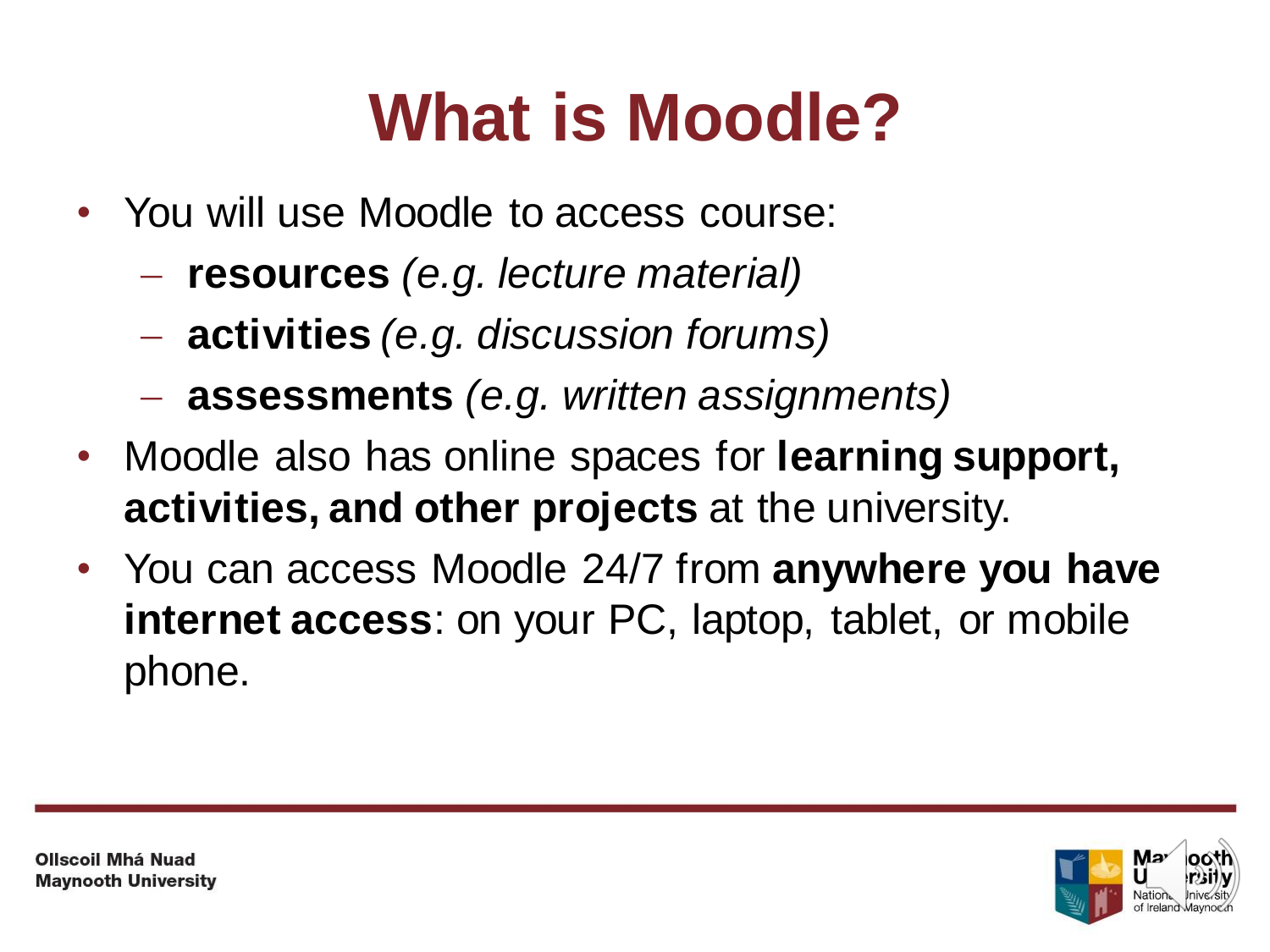#### **Where do I access Moodle?**

• Search for our **mobile app (Maynooth University Moodle)** in the Android or the iOS app stores.

| <b>Maynooth</b><br>University                       | Maynooth University<br><b>Install</b><br>Maynooth University                                                                                                                                                                                                                                                      |                                                                          |  |  |  |  |  |  |
|-----------------------------------------------------|-------------------------------------------------------------------------------------------------------------------------------------------------------------------------------------------------------------------------------------------------------------------------------------------------------------------|--------------------------------------------------------------------------|--|--|--|--|--|--|
| $1K +$<br>Downloads                                 | Rated for 3+ @                                                                                                                                                                                                                                                                                                    |                                                                          |  |  |  |  |  |  |
| $9 - 200$ at 23:44<br><b>Maynooth</b><br>University | $= 2.48$<br>21.62235<br>Maynooth University Moodl Q 1<br>← Log in<br>Dashboard<br>Sine home<br><b>Maynooth</b><br>Available courses<br><b>University</b><br>Usemaine<br>Password<br>ō<br><b>Life Of His</b><br>FORGOTTEN YOUR USERNAME OR<br>Lug in using your account on<br>structure & Ward Low<br>$\mathbf{r}$ | $\lambda$<br>Welcom<br>12<br>Anti<br>电 Tiit<br>TEST RESS<br>$25$ mm<br>٠ |  |  |  |  |  |  |
| 4<br>$\circ$<br>o<br>environment, Moodle.           | d<br>ö<br>4<br>ö<br>o<br>o<br>App for Maynooth University's (MU) virtual learning                                                                                                                                                                                                                                 |                                                                          |  |  |  |  |  |  |



#### *Android App Store iOS App Store*



**Ollscoil Mhá Nuad Maynooth University**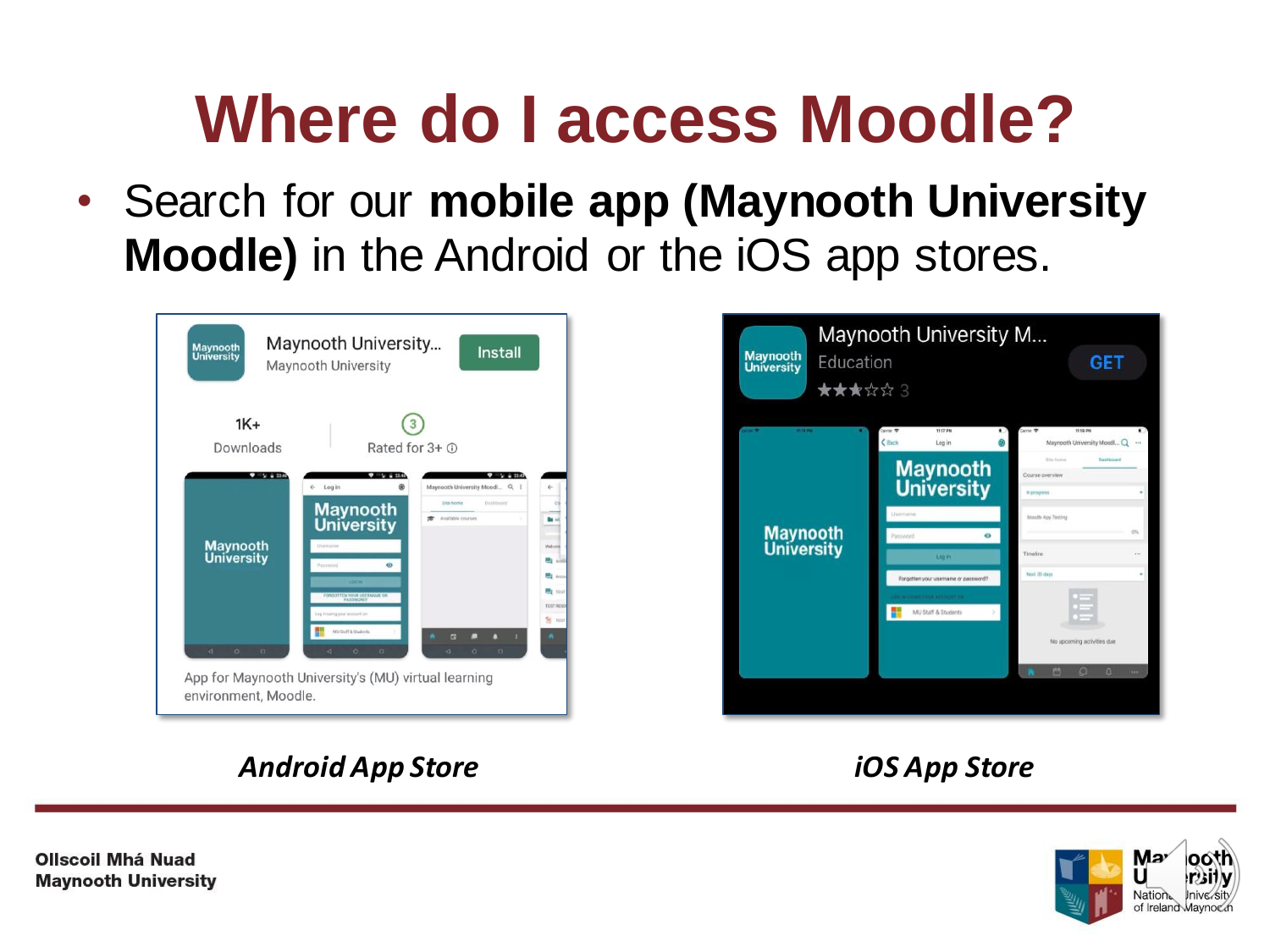## **Where do I access Moodle?**

- Go to [www.maynoothuniversity.ie](http://www.maynoothuniversity.ie/)
	- Select **Menu** *(top right of the screen)*
		- Select **F** 
			- Sele

| <b>For Current Students</b> |                                                            |               |  |                             |  |  |
|-----------------------------|------------------------------------------------------------|---------------|--|-----------------------------|--|--|
| <b>ect Moodle</b>           |                                                            |               |  | <b>For Current Students</b> |  |  |
|                             | <b>For Current Students</b><br>Home / For Current Students |               |  | For Staff                   |  |  |
|                             | Timetable                                                  | Library       |  |                             |  |  |
|                             | Moodle                                                     | Term Calendar |  | Examinations                |  |  |

• Or simply type the address below in your Chrome browser: [https://Moodle.MaynoothUniversity.ie](https://moodle.maynoothuniversity.ie/)



Menu $\equiv$ 

**Ollscoil Mhá Nuad Maynooth University**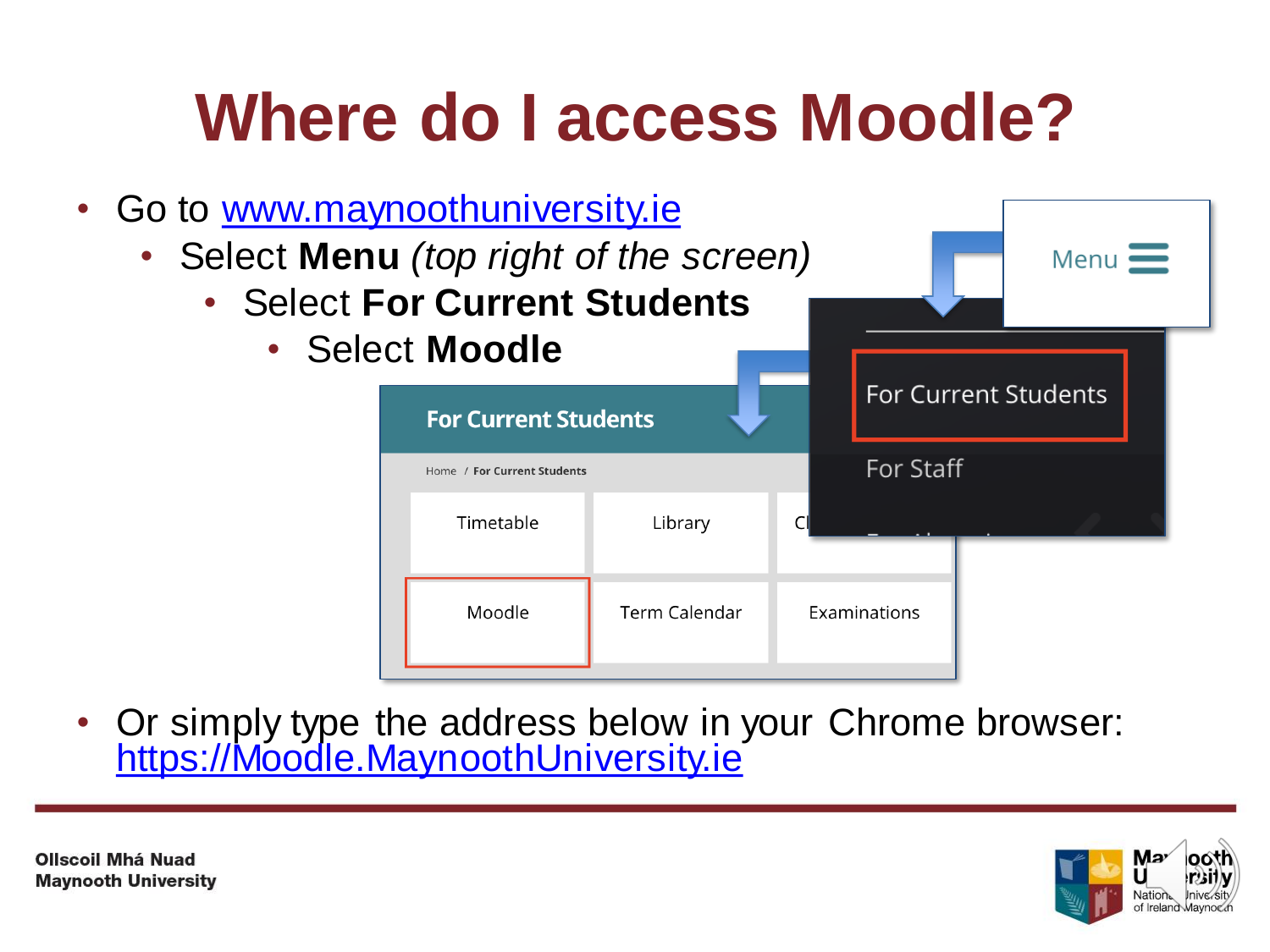# **How do I log in to Moodle?**

- At registration, you will be given a **University email address** and **password**.
- [To login to Moodle](https://moodle.maynoothuniversity.ie/login/index.php), click the **MU Staff & Students: Office 365** button.
- Enter your MU email address and password, and then click **Sign In**.



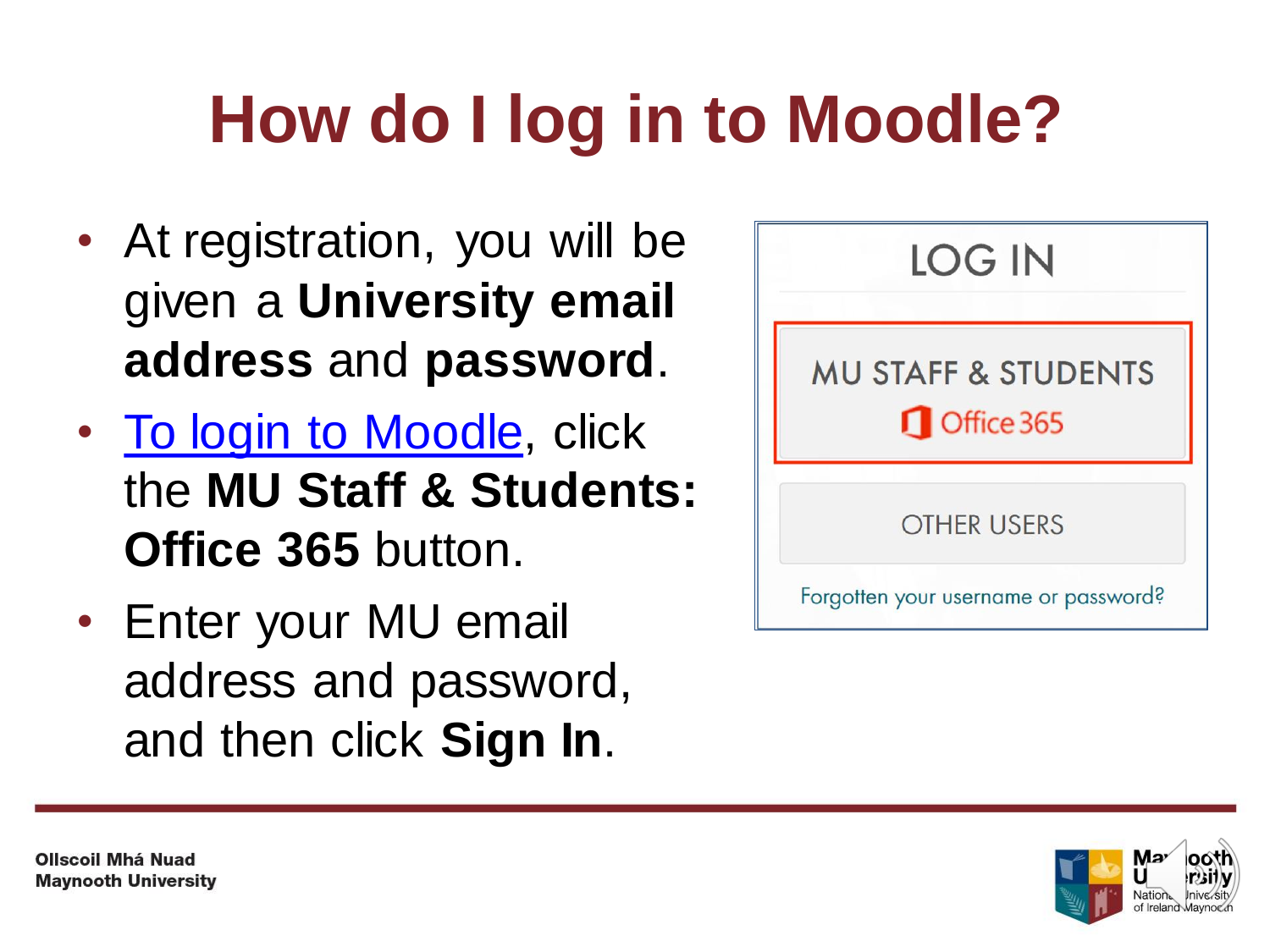# **Additional help**

- Click **Help** on the top of any Moodle page to access the **Student Help page** for guidance on how to use Moodle.
- **[Our TEL webpages](https://www.maynoothuniversity.ie/centre-teaching-and-learning/technology-enhanced-learning)** offer additional guidance on **how to use Moodle** and **other learning technologies**.
- For help with Moodle-related issues, email the **Moodle Support Helpdesk** on *[MoodleSupport@mu.ie.](mailto:MoodleSupport@mu.ie)*